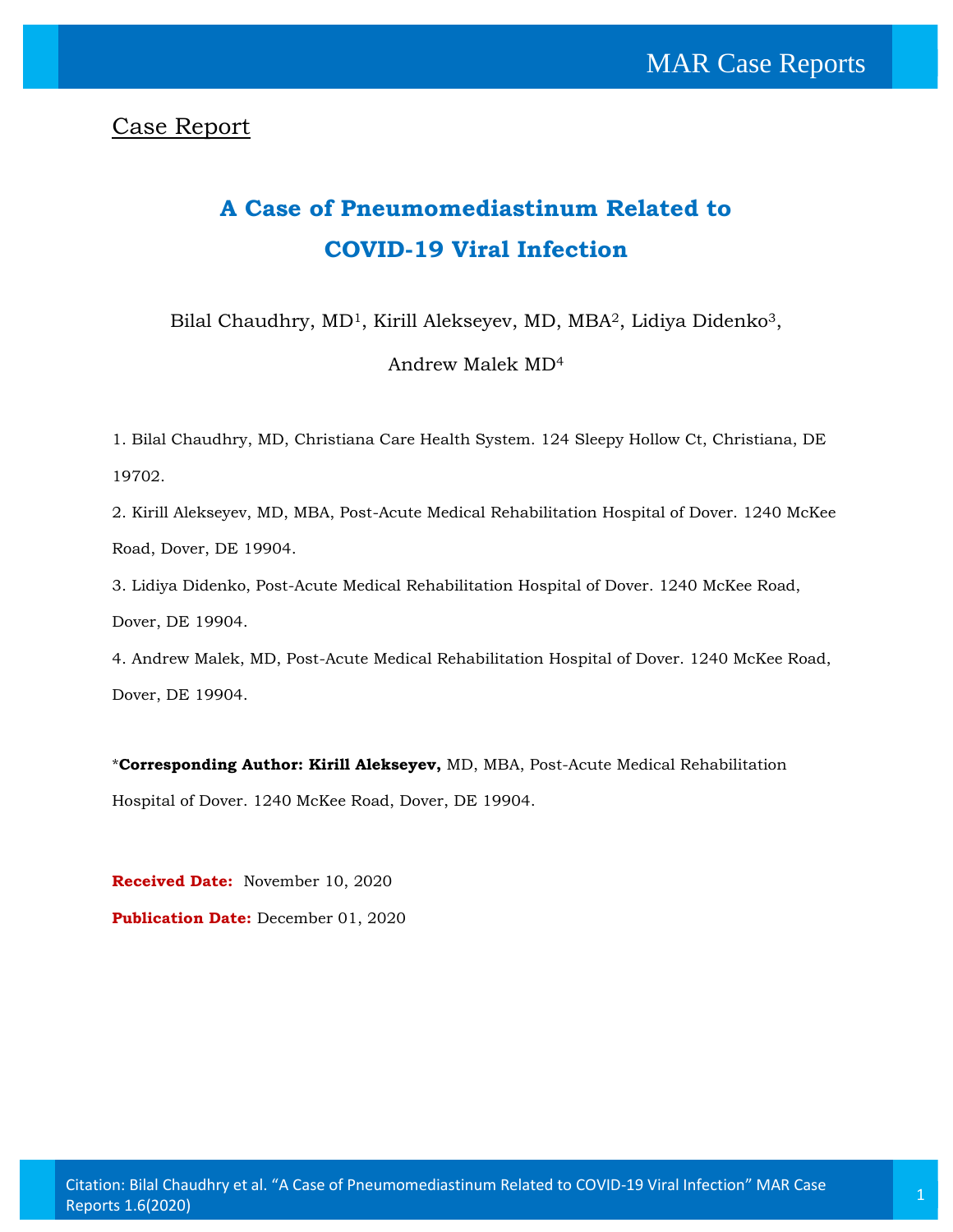#### **Abstract**

*The novel coronavirus, also known as coronavirus disease 2019 (COVID-19) was first identified as a cluster of pneumonia cases in Wuhan, China at the end of 2019. The virus quickly spread, becoming an epidemic and then by February 2020, a global pandemic. The spectrum of severity of symptomatic infection can range from mild disease with or without pneumonia; severe disease, leading to hypoxia, dyspnea, and usually categorized by greater than 50% lung involvement; finally, critical disease which*  is usually categorized by shock or respiratory failure. The increasing severity of *symptoms has been shown to correlate with increasing age, comorbidities including cardiovascular disease, diabetes mellitus, hypertension, chronic lung disease, cancer, chronic kidney disease, obesity, smoking, socioeconomic background, and gender (male predominance). [4] Patients with multiple comorbidities are likely to decompensate. In very rare cases, there are cases of pneumomediastinum seen in patients with COVID-19. We discuss a middle-aged male with multiple comorbidities with COVID-19 that decompensated, received supplemental oxygen, treatment for COVID-19 and developed pneumomediastinum. After extensively searching literature; out of the 49.1 million confirmed cases of COVID-19 in the world to date; there have been less than 68 reported cases of pneumomediastinum as a complication due to COVID-19.*

*Keywords: COVID-19, decompensate, pneumomediastinum, subcutaneous emphysema*

### **Abbreviations:**

**COVID-19:** Coronavirus disease 2019 **NC:** Nasal Cannula **SPM:** Spontaneous Pneumomediastinum **SE:** Subcutaneous Emphysema **ARDS:** Acute Respiratory Distress Syndrome **PEEP:** Positive end-expiratory pressure **BiPAP:** Bilevel Positive Airway Pressur **CPAP:** Continuous Positive Airway Pressure **ACE-2:** Angiotensin-Converting Enzyme 2 **SARS:** Severe Acute Respiratory Syndrome **CMV:** Cytomegalovirus

**PCP:** Pneumocystis Pneumonia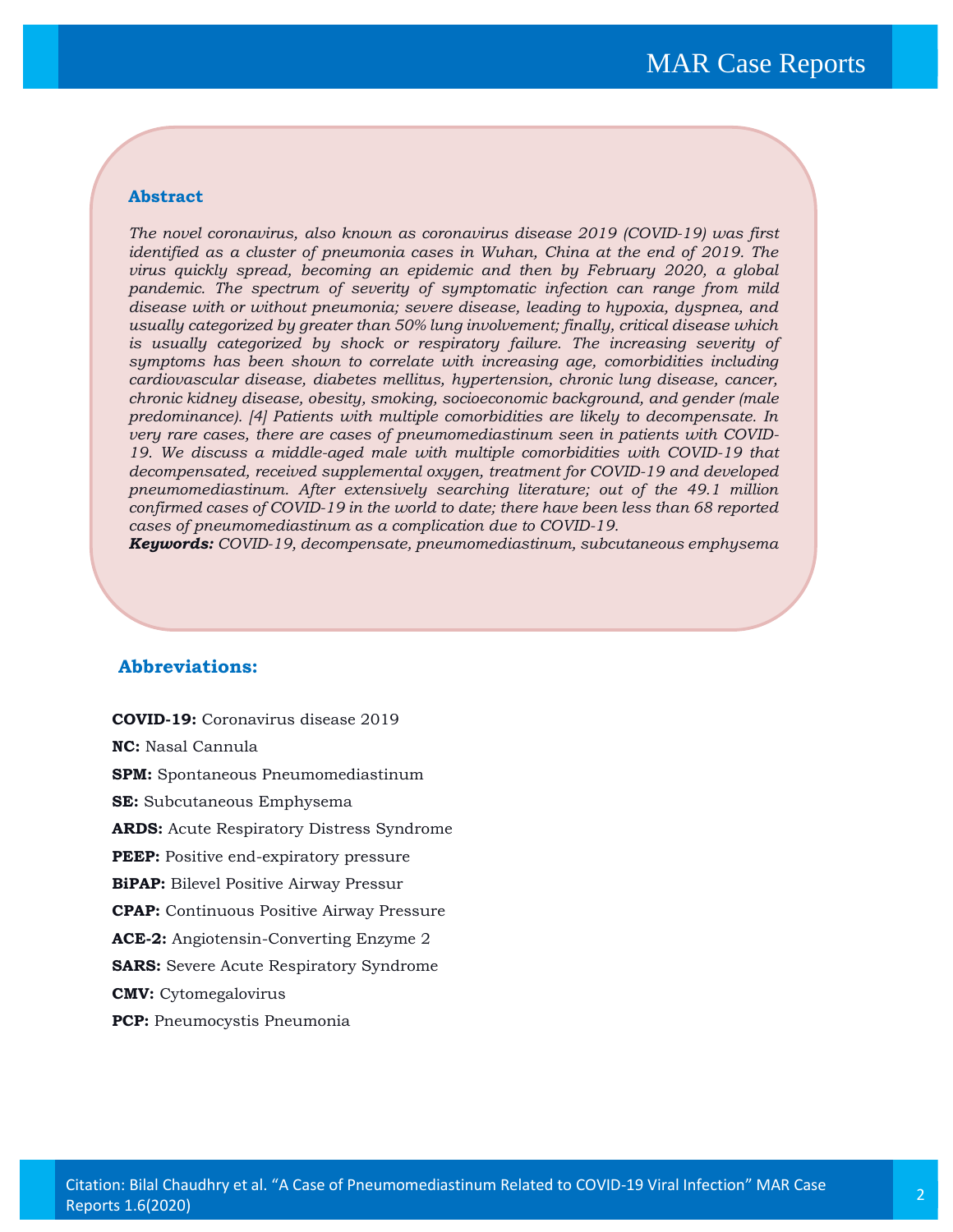#### **Introduction:**

The novel coronavirus, also known as coronavirus disease 2019 (COVID-19) was first identified as a cluster of pneumonia cases. The severity of symptomatology of COIVD-19 ranges anywhere from mild, severe to critical and has been correlated to a variety of comorbidities. In the reported 370,000 confirmed cases of COVID-19 in the US; the most common initial presentation is associated with the symptoms include fever (85-90%), cough (65-70%), loss of smell or taste (40- 50%), fatigue (35-40%), sputum production (30-35%),shortness of breath/dyspnea (15-20%), myalgia/arthralgia (10-15%), headaches (10-36%), sore throat (10-15%), chills (10-12%), diarrhea (3-34%).**[**1**]** As for complications, acute respiratory distress syndrome manifested shortly after dyspnea, and roughly 12-24% of hospitalized patients required mechanical ventilation. Of those patients in the ICU with cardiac or cardiovascular complications, 33% developed cardiomyopathy. Inflammatory complications including persistent fevers, elevated inflammatory markers (ferritin, D-dimer, etc.) as well as elevated proinflammatory cytokines.**[**5**]**

In a comprehensive literature search, pneumomediastinum as a complication of COVID-19 pneumonia is rare. In three separate case reports, it showed that there was a male predominance, had a mean temperature of 37.6°C, mean oxygenation of 89%, cough in 82%, and 91% had shortness of breath. They also had comorbidities including older age, being overweight, asthma, corticosteroids, respiratory irritants, and reported lifelong nonsmokers. [4][8][9][10] In COVID-19 pneumonia, the pathophysiology basis of the air-leak has not yet been well established, however alveolar damage can lead to alveolar rupture leading to emphysema and pneumomediastinum. We present an unusual case about a middle-aged male with multiple comorbidities with COVID-19. He decompensated and pneumomediastinum was found on imaging.

#### **Case Report:**

A 52-year-old male with morbid obesity, allergies, hypertension presented with a 7-day history of onset of fever and malaise. 14 days before the onset of symptoms, he had exposure to COVID-19 at his workplace. A COVID-19 test was sent and the SARS-CoV-2 RT-PCR returned positive for viral RNA.

Upon presentation, he had a cough, especially with deep breathing along with dyspnea. His temperature reached a maximum of 101.1°F (38.4°C) but never surpassed that. On pulse oximetry, he was oxygenating at 88% on room air, and 92% with two liters via nasal cannula.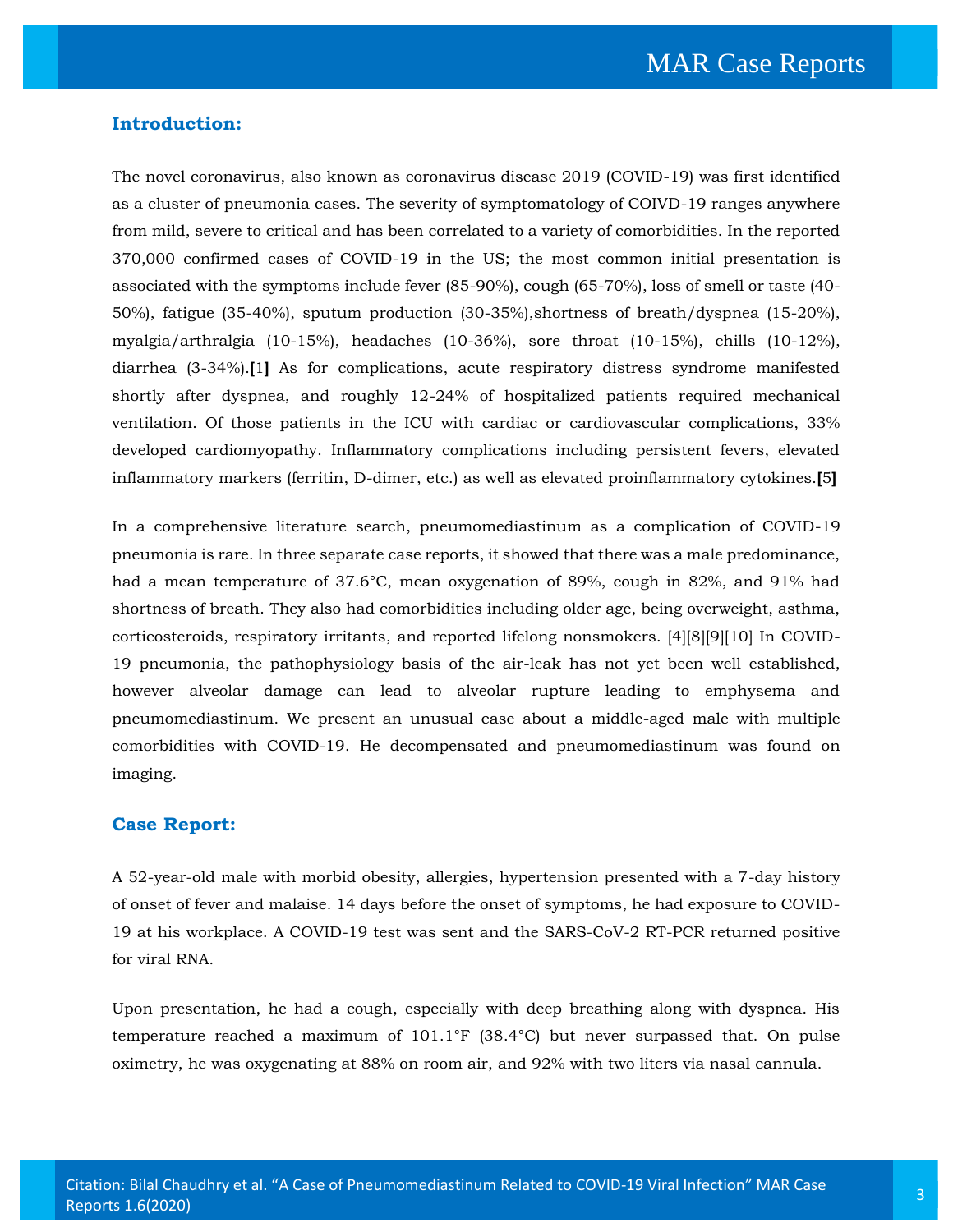On day two of admission, an Infectious Disease consultation was obtained. Based on the patient's current COVID-19 status, the patient was then started on empiric COVID-19 treatment. This included steroids, 400 mg IL-6 inhibitors, 1 bag of plasma, as well as five doses of Remdesivir.

On day three of admission, the patient began to decompensate and was escalated from 2L to 6L NC but was still saturating in the mid to upper 70s. The Rapid Response Team was called due to worsening hypoxia and he was placed on high flow oxygen, which improved his oxygenation to only mid-80s. He was then placed on non-rebreather and FiO2 100% after which his oxygen saturation remained in the upper 80s to mid-90s. He was on the non-rebreather for a total of 5 days. He was never intubated but instructed to self-prone. After a week on high flow oxygen on nasal cannula, the patient began improving.

Upon completing a physical, it was noted that he had crepitus in his neck and anterior chest. It was also noted that he had bilateral crackles, no neck vein distention. No pleural friction rub, nor pericardial rub were noted. Cough was clear, he was afebrile and not producing any sputum. His WBC was 8.5, and there was no shift. Procalcitonin level was 0.04. As the patient began improving, the lab findings were consistent with good COVID response to therapy the current therapy.

To evaluate further, he had a chest X-ray and CT scan. In **figure 1**, the CT revealed ground-glass opacities and spontaneous pneumomediastinum. The patient in our case developed subcutaneous emphysema and pneumomediastinum 8 days during COVID treatment with steroids and high flow nasal cannula. He was hospitalized for a total of 5 weeks but completely recovered.

## **Labs:**

| CRP:     | 53.7 MG/L               | High                     | (08/06/20 07:40:00) |
|----------|-------------------------|--------------------------|---------------------|
| CRP:     | $102.5 \,\mathrm{MG/L}$ | High                     | (08/05/20 08:49:00) |
| CRP:     | 188.2 MG/L              | High                     | (08/04/20 07:15:00) |
| LD:      | 286 UNIT/L              | High                     | (08/04/20 07:15:00) |
| LD:      | 241 UNIT/L              |                          | (08/03/20 00:20:00) |
| D-Dimer: | $\langle$ 150 ng/mL DD  | $\overline{\phantom{m}}$ | (08/04/20 07:15:00) |
| D-Dimer: | $\langle$ 150 ng/mL DD  |                          | (08/03/20 00:21:00) |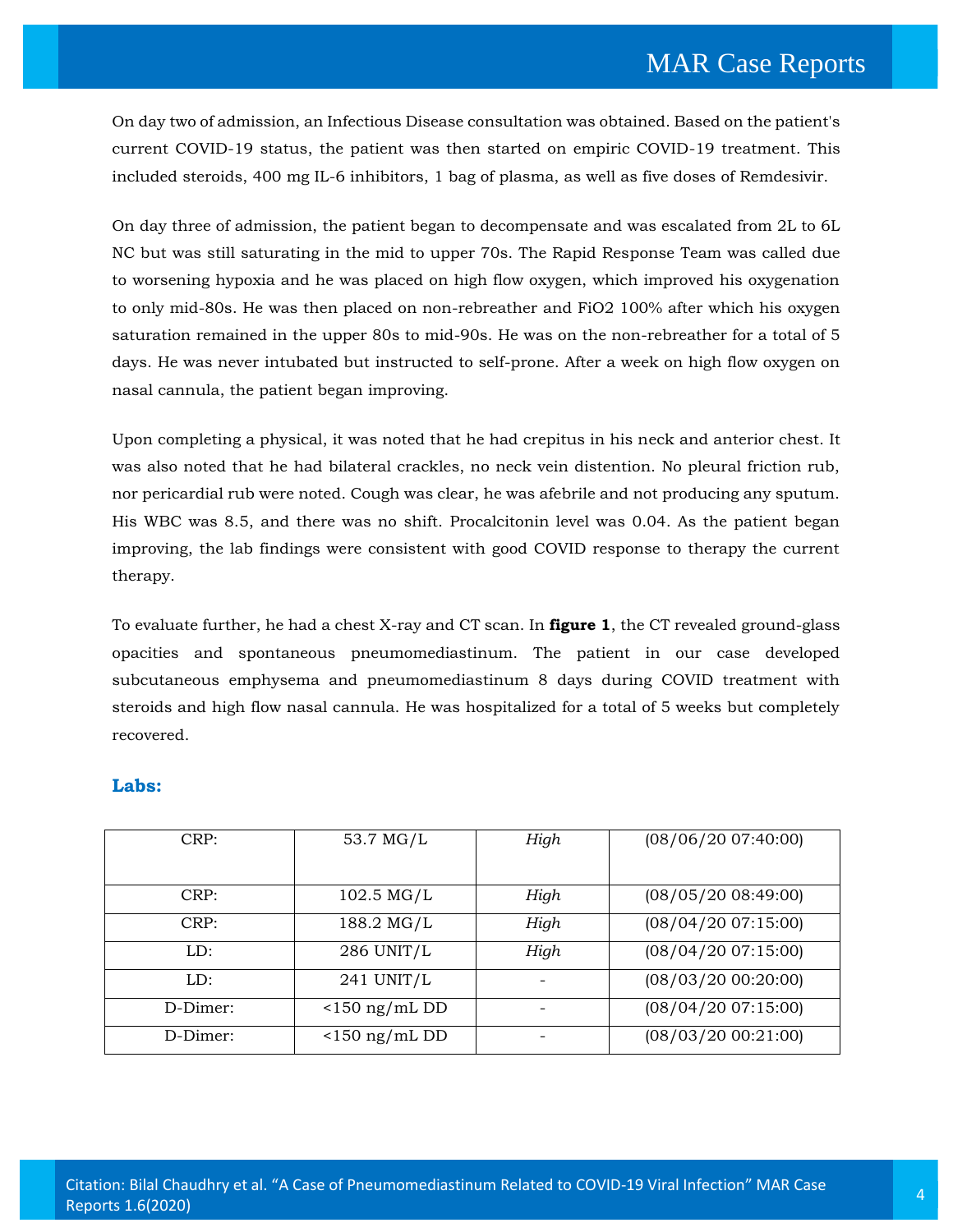# MAR Case Reports



**Figure 1:** Spontaneous pneumomediastinum

# **Discussion and Conclusions:**

Pneumomediastinum is a rare clinical finding in adults, and in the setting of severe COVID-19 pneumonia infection, it is a cause of concern.**[**9**]** The severe strain that COVID-19 pneumonia due to persistent coughing can be the causative factor leading to a cystic change, that manifest as small air-containing spaces in the lung parenchyma. It remains unclear to what exact pathophysiology leads to the development of these pneumatoceles, but hypothesis supports that this may be explained by damage to the alveolar walls from the COVID-19 virus.**[**6**]** Pneumomediastinum and subcutaneous emphysema may also occur. The patient in our case developed subcutaneous emphysema and pneumomediastinum 8 days during COVID treatment with steroids and high flow nasal cannula.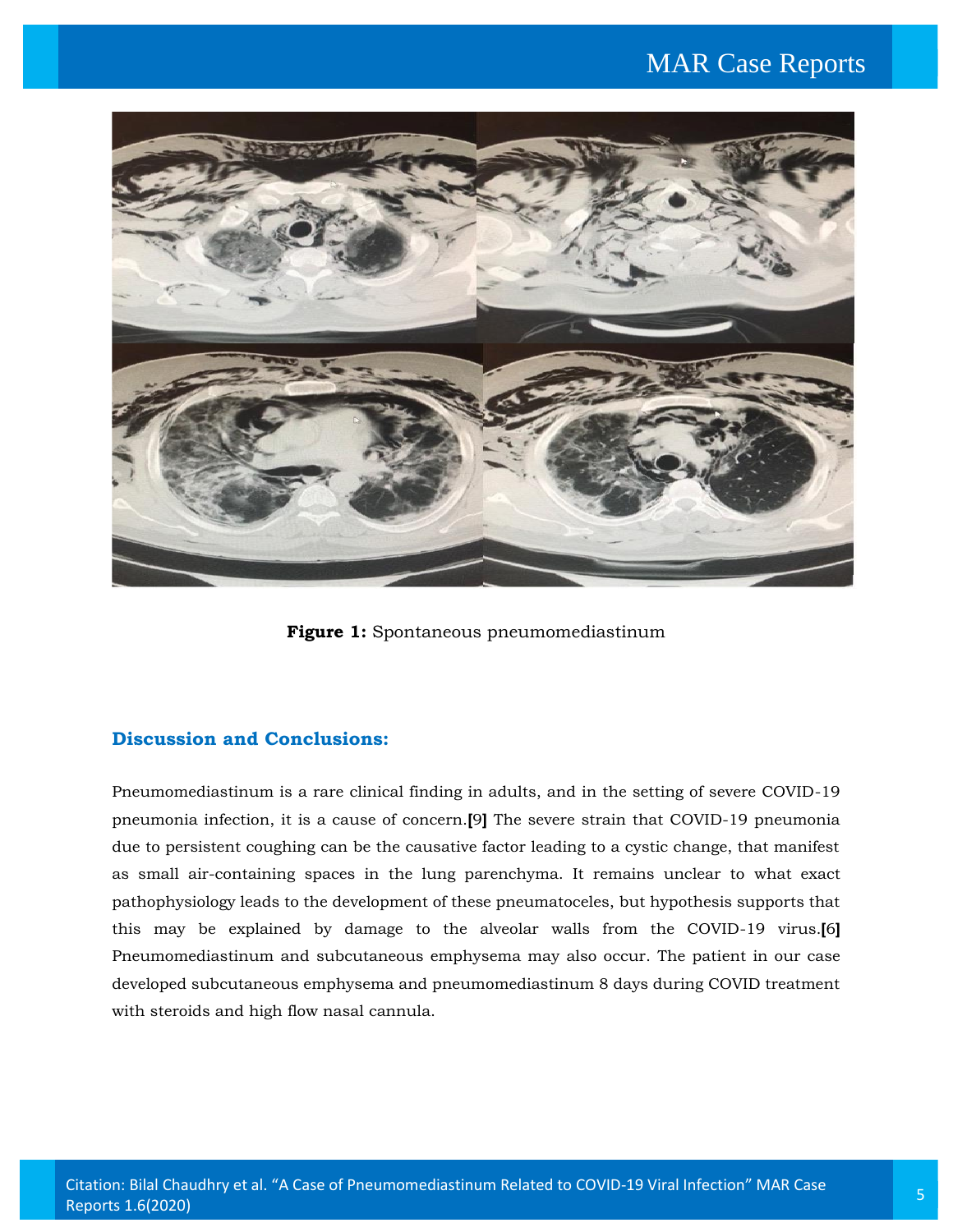In 1819 Laënnec, a French Pathologist, first described pneumomediastinum in which there is a communication of gas or free air from the conducting airways or alveolar space to the mediastinum.**[**3**]** SPM is the presence of free air in the mediastinal space as well as occasional entry into the pericardium. The Macklin effect is the theory for the pathophysiology for the development of SPM. It proposed that free air was from ruptured alveolus and the perivascular sheaths from overinflation.**[**8**]** The air that escapes from the mediastinum can manifest as subcutaneous emphysema if it goes to the head and trunk. **[**7**]** The tissue planes of the neck and upper thorax are where free air will track from the mediastinum to the cervical region leading to SE. Since SE predominately tracks superiorly, it can decrease the blood flow to the head and neck and may even constrict the airway.**[**10**]**

Pneumomediastinum most commonly results from trauma, surgical procedures, or pulmonary infections. It may also occur secondary to mechanical ventilation because of the increased airway pressures, a rise in intra-thoracic pressure, coughing or vomiting excessively, or secondary to alveolar injury due to disease or infection.**[**10**]** They occur more commonly in the pediatric population and it is rarely seen in the adult. Symptomatology can include neck swelling, pain from air dissecting through tissue planes, odynophagia, chest pain, cough, dyspnea voice change, and dysphagia. Also note, that there will be no signs of inflammation, like heat, redness, or erythema.**[**3**]**

In a study about spontaneous subcutaneous emphysema and pneumomediastinum in nonintubated patients with COVID-19, 91% of the patients received supplemental oxygen, 36% received non-invasive ventilation from BiPAP or CPAP, 45% received high flow nasal cannula, 10% received either oxygen from non-rebreather or no supplemental oxygen. It also noted that SPM has been previously reported in respiratory infections such as SARS, CMV, PCP, Staphylococcus aureus pneumonia, and influenza bronchiolitis.**[**4**]**

In COVID-19 pneumonia, the pathophysiology basis of the air-leak has not yet been established, however, it is acceptable to apply the existing concept of SARS. SARS causes diffuse alveolar damage which can lead to alveolar rupture and may cause pulmonary interstitial emphysema. COVID-19 also enters target cells via the ACE-2 receptor and theoretically the development of SE and pneumomediastinum could be due to the dysregulation of surfactant production. **[**4**]**

The definitive diagnostic tool in diagnosing pneumomediastinum is CT, while a standard x-ray can be used to reveal a pneumomediastinum, if a lateral film isn't ordered then it may be missed. Some of the prominent radiographic features include small amounts of gas that appear as linear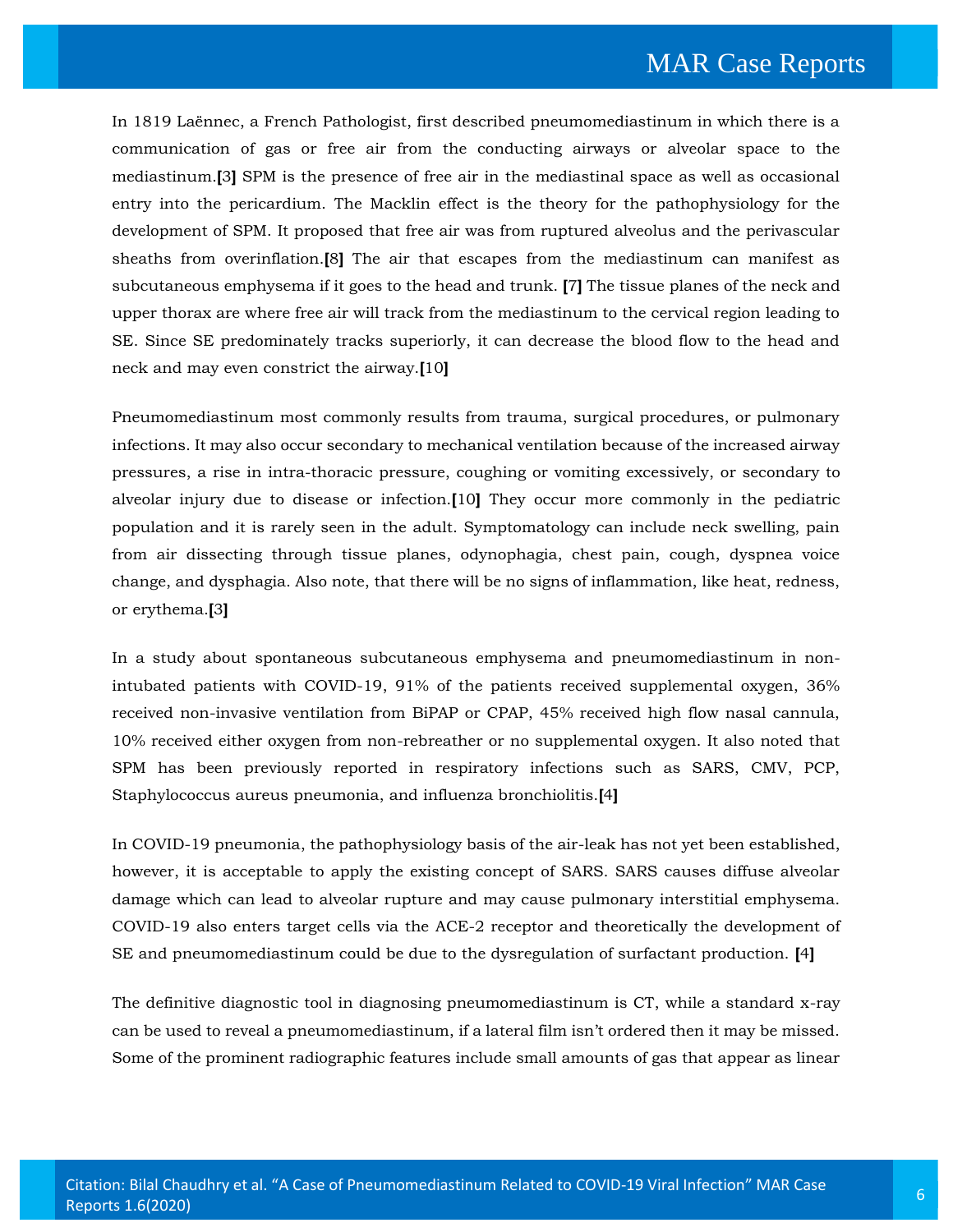or curvilinear lucencies outlining the mediastinal contours. The gas can be anterior to the pericardium (pneumopericardium), around the pulmonary artery and main branches (ring around the artery sign), outlining the major aortic branches (tubular artery sign), outlining the bronchial wall (double bronchial wall sign), can be continuous with the diaphragm, between the parietal pleura and in the pulmonary ligaments.**[**2**]** In regard to SE, a CT will be able to clearly show the extent of the emphysema usually seen a pockets of air which are dark areas of attenuation.**[**10**]**

Examination will reveal crepitus in the neck and anterior chest.**[**3**]** Since the incidence of SE and SPM are 1.2 and 3.0 per 100,000 respectively the rarity warrants further inquiry in prevention and treatment.**[**4**]** Treatment mainstay is supplement oxygen to reduce the partial pressure of nitrogen in the tissues, thereby hastening the elimination of gas pockets, antitussives, and max bronchodilator regimen to decrease intrinsic auto-peep. Decreasing steroids may lead to increase airways resistance and sustain some decrease of intrinsic auto-peep that may have been at play.

According to the current ANZICS CTG PHAR-LAP trials, in patients with ARDS, it is best to titrate the PEEP and lower the targeted airway pressures.**[**7**]** A risk-benefit decision should be had regarding continuing or stopping steroids. Additionally, there a more invasive options to treat the pneumomediastinum which include: (bilateral) chest drain insertion, vacuum-assisted closure dressings to the supra-clavicular space, needle aspiration, or fenestrated subcutaneous catheters.[10] Ultimately, there is a need to follow up with the patient radiologically and clinically. The development of pneumomediastinum in the setting of COVID-19 may be a negative prognostic factor because of the alveolar damage.

#### **Reference:**

1. Bell, Daniel J. "COVID-19: Radiology Reference [Article." Radiopaedia Blog RSS, Nov. 2020,](https://www.google.com/search?q=%E2%80%9CCOVID-19%3A+Radiology+Reference+Article.%E2%80%9D&oq=%E2%80%9CCOVID-19%3A+Radiology+Reference+Article.%E2%80%9D&aqs=chrome..69i57.947j0j15&sourceid=chrome&ie=UTF-8)  [radiopaedia.org/articles/covid-19-4?lang=us.](https://www.google.com/search?q=%E2%80%9CCOVID-19%3A+Radiology+Reference+Article.%E2%80%9D&oq=%E2%80%9CCOVID-19%3A+Radiology+Reference+Article.%E2%80%9D&aqs=chrome..69i57.947j0j15&sourceid=chrome&ie=UTF-8)

2. [Gorrochategui, Martin. "Pneumomediastinum: Radiology Reference Article." Radiopaedia Blog](https://www.google.com/search?sxsrf=ALeKk01TZGOYrX12cjKIiJjSSQmgOCuQjw%3A1605608006119&ei=RqKzX_XuBsHaz7sP3ueqoAM&q=.+%E2%80%9CPneumomediastinum%3A+Radiology+Reference+Article.%E2%80%9D+&oq=.+%E2%80%9CPneumomediastinum%3A+Radiology+Reference+Article.%E2%80%9D+&gs_lcp=CgZwc3ktYWIQAzIFCCEQoAEyBQghEKABMgUIIRCgAToHCCMQrgIQJ1DPhQFYz4UBYKSMAWgAcAB4AIAB6gKIAYsHkgEHMC4zLjAuMZgBAKABAqABAaoBB2d3cy13aXrAAQE&sclient=psy-ab&ved=0ahUKEwj1qen2q4ntAhVB7XMBHd6zCjQQ4dUDCA0&uact=5)  [RSS, 7 Sept. 2020, radiopaedia.org/articles/pneumomediastinum?lang=us.](https://www.google.com/search?sxsrf=ALeKk01TZGOYrX12cjKIiJjSSQmgOCuQjw%3A1605608006119&ei=RqKzX_XuBsHaz7sP3ueqoAM&q=.+%E2%80%9CPneumomediastinum%3A+Radiology+Reference+Article.%E2%80%9D+&oq=.+%E2%80%9CPneumomediastinum%3A+Radiology+Reference+Article.%E2%80%9D+&gs_lcp=CgZwc3ktYWIQAzIFCCEQoAEyBQghEKABMgUIIRCgAToHCCMQrgIQJ1DPhQFYz4UBYKSMAWgAcAB4AIAB6gKIAYsHkgEHMC4zLjAuMZgBAKABAqABAaoBB2d3cy13aXrAAQE&sclient=psy-ab&ved=0ahUKEwj1qen2q4ntAhVB7XMBHd6zCjQQ4dUDCA0&uact=5)

3. [Huon LK, Chang YL, Wang PC, Chen PY. "Head and neck manifestations of spontaneous](https://www.google.com/search?sxsrf=ALeKk02eIi3SN1ajAv9bKPQEbJpZkw2Slw%3A1605608027042&ei=W6KzX6CRAqL7z7sPvuaukAo&q=%E2%80%9CHead+and+neck+manifestations+of+spontaneous+pneumomediastinum%E2%80%9D&oq=%E2%80%9CHead+and+neck+manifestations+of+spontaneous+pneumomediastinum%E2%80%9D&gs_lcp=CgZwc3ktYWIQAzoHCCMQrgIQJ1DHfFjHfGDbhAFoAHAAeACAAZIDiAHjBpIBBzAuMy40LTGYAQCgAQKgAQGqAQdnd3Mtd2l6wAEB&sclient=psy-ab&ved=0ahUKEwjgquaArIntAhWi_XMBHT6zC6IQ4dUDCA0&uact=5)  [pneumomediastinum". Otolaryngology Head Neck Surg. 2012;146\(1\):53–](https://www.google.com/search?sxsrf=ALeKk02eIi3SN1ajAv9bKPQEbJpZkw2Slw%3A1605608027042&ei=W6KzX6CRAqL7z7sPvuaukAo&q=%E2%80%9CHead+and+neck+manifestations+of+spontaneous+pneumomediastinum%E2%80%9D&oq=%E2%80%9CHead+and+neck+manifestations+of+spontaneous+pneumomediastinum%E2%80%9D&gs_lcp=CgZwc3ktYWIQAzoHCCMQrgIQJ1DHfFjHfGDbhAFoAHAAeACAAZIDiAHjBpIBBzAuMy40LTGYAQCgAQKgAQGqAQdnd3Mtd2l6wAEB&sclient=psy-ab&ved=0ahUKEwjgquaArIntAhWi_XMBHT6zC6IQ4dUDCA0&uact=5)57.